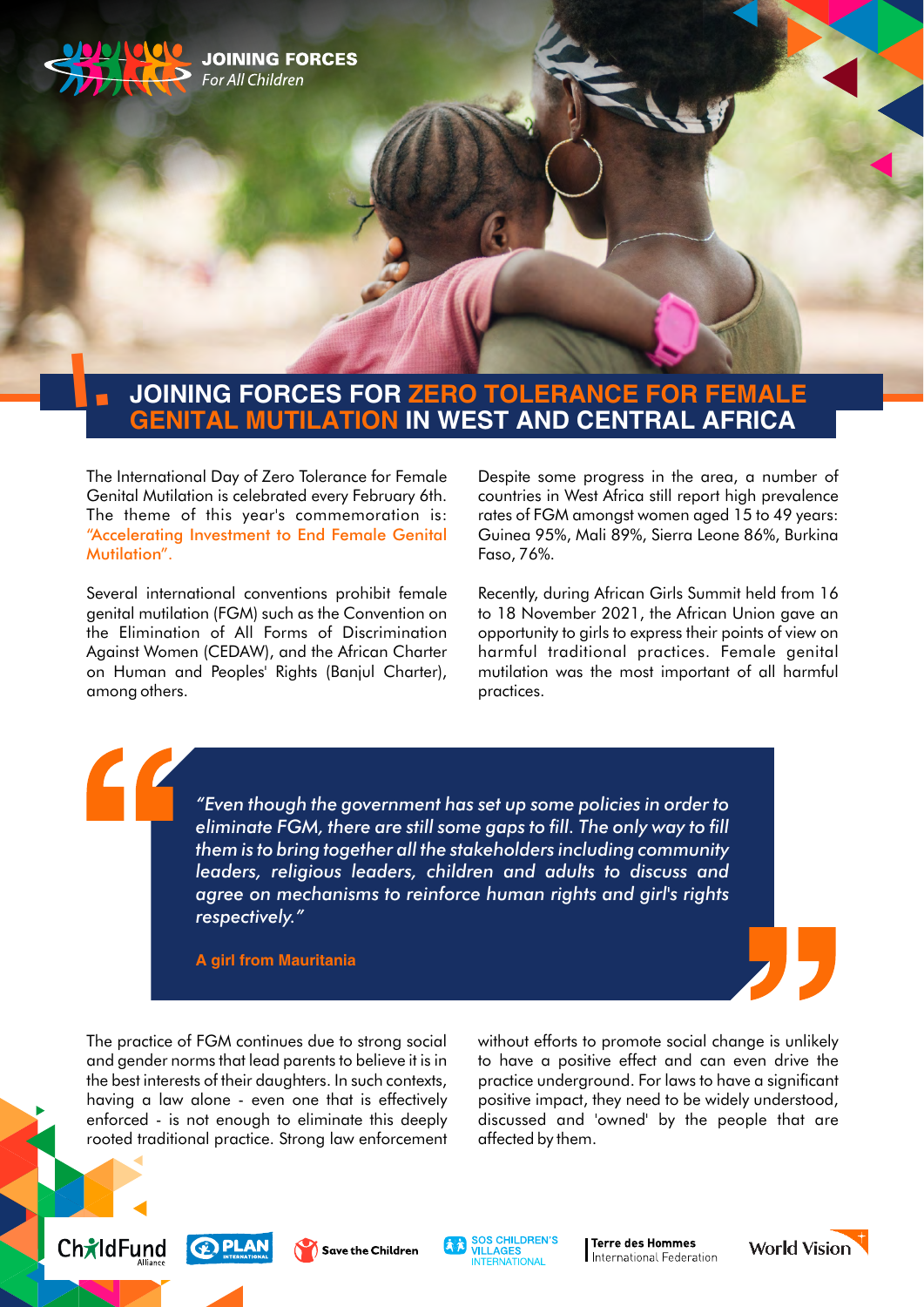

# **JOINING FORCES WACA CALL TO ACTION FOR ZERO TOLERANCE FOR FEMALE GENITAL MUTILATION II.**

## **WACA Governments:**

- All governments should undertake representative data collection on the scale and scope of FGM, including its prevalence, in line with global commitments under SDG 5.3.2 to eliminate all harmful practices, and international human rights law, including in diaspora contexts.
- **G** Greater funding commitments towards interventions aimed at the abandonment of all forms of FGM are required in order to scale up current efforts ten-fold to end FGM by 2030 in line with SDG commitment 5.3.2.
- National legislation needs to include dedicated resources and strategies for behaviour change programs including norm change for effective multisectoral implementation at local and community level, which must include the justice and policing sectors, education, health professionals and child protection actors and grassroot women's organisations. The focus of national legislation should not be punitive or stigmatizing in approach to practising communities, but should seek to support community engagement and outreach on abandoning the practice.
- **O** Interventions and activities to support the rights-based abandonment of FGM should be evidence-based, gender transformative in nature, and seek to address harmful social norms underlying the practice. They should seek to understand what are the factors that keep the practice persisting in order to address them accurately. Interventions must engage all members of a community, including girls themselves, men, FGM practitioners and key stakeholders such as grandmothers and older women, religious and community leaders, health professionals, teachers, and the justice system.
- Religious and community leaders should openly dispel myths that associate FGM with any religion as well as the harmful gender norms underlying the practice. They should support communities to abandon FGM through local and national advocacy and the issuance of religious edicts or fatwahs, where relevant, that prohibit the practice under religious law.
- Survivors of all forms of FGM have a right to access information, education and healthcare services relating to the practice and its impacts, and all of these should be provided in child and adolescent-friendly formats. Healthcare services, including mental health and psychosocial support, must be available, accessible, acceptable and of sufficient quality to survivors of FGM, and sufficient resources should be put in place to deliver these services.
- Girls' access to education should be recognised as a right, as well as a protective factor for FGM, and governments should seek to prioritise girls' education, which should include provisions for comprehensive sexuality education (CSE). CSE curricula should include discussion and learning about the practice of FGM to support shifts in harmful social norms. Similar actions should address child, early and forced marriage and unions (CEFMU), in context where this is a concern as well.
- Governments, NGOs, Un agencies and stakeholders ensure that children (girls and boys) participate at all levels, from community to global, in meetings that talk about issues related to violence against children in order to increase child participation in the search of sustainable solutions

## **Recommendations for contexts where FGM is not yet criminalized:**

Governments should ensure that national legislation includes a clear definition of all types of FGM in its national laws, upon reference to the internationally recognised definitions set out by the World Health Organization and prohibit all forms of FGM, including when carried out by medical professionals or in medical

settings, and provide extraterritorial jurisdiction to the offence, in line with international human rights law recommendations and best practice. The focus of any legislative approach must be towards community outreach and engagement with the law and should not be punitive or stigmatizing to certain communities.

#### **Recommendations for contexts where cross-border cutting occurs:**

**O** In regions where cross-border cutting is prevalent, governments and regional bodies should seek to establish and implement coordination mechanisms to align legislation, policy, and implementation strategies across border regions to support communities to abandon FGM. This should include aligning criminal penalties in legislation and the establishment of effectively resourced monitoring bodies and mechanisms to coordinate a multisectoral response across different national jurisdictions, and to improve policing of porous borders.

- Where legislation prohibits FGM, provisions should give extra-territorial jurisdiction over the offence of FGM, to allow the justice sector to respond to cases of FGM that have taken place abroad or in neighbouring jurisdictions.
- **C** Community-based interventions to shift social norms and









**I Terre des Hommes** International Federation